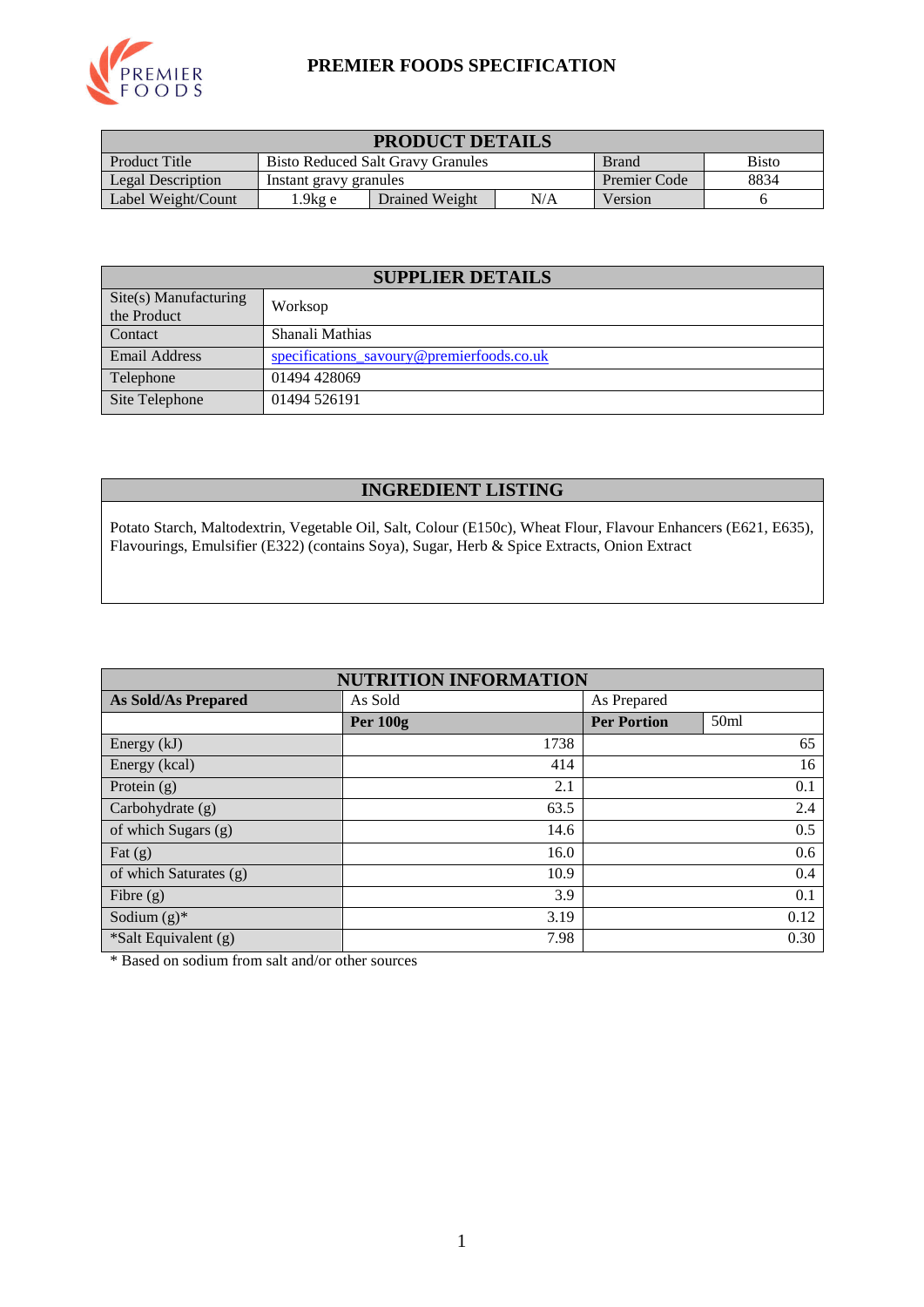

### **PREMIER FOODS SPECIFICATION**

| <b>PRODUCT DETAILS</b> |                                                                          |                |              |      |  |  |
|------------------------|--------------------------------------------------------------------------|----------------|--------------|------|--|--|
| <b>Product Title</b>   | <b>Bisto</b><br><b>Bisto Reduced Salt Gravy Granules</b><br><b>Brand</b> |                |              |      |  |  |
| Legal Description      | Instant gravy granules                                                   |                | Premier Code | 8834 |  |  |
| Label Weight/Count     | $1.9$ kg e                                                               | Drained Weight | Version      |      |  |  |

| <b>ALLERGEN INFORMATION</b>          |                               |                                                 |  |  |  |
|--------------------------------------|-------------------------------|-------------------------------------------------|--|--|--|
|                                      | <b>Contains / May Contain</b> | <b>Additional Information</b>                   |  |  |  |
| Peanuts                              | No                            |                                                 |  |  |  |
| <b>Nuts</b>                          | No                            |                                                 |  |  |  |
| Sesame                               | N <sub>o</sub>                |                                                 |  |  |  |
| Cereals containing Gluten            | Yes                           | Contains wheat in flavourings and<br>wheatflour |  |  |  |
| Eggs                                 | N <sub>o</sub>                |                                                 |  |  |  |
| Milk                                 | N <sub>o</sub>                |                                                 |  |  |  |
| Fish                                 | No                            |                                                 |  |  |  |
| Molluscs                             | N <sub>o</sub>                |                                                 |  |  |  |
| Crustacea                            | No                            |                                                 |  |  |  |
| Soya                                 | Yes                           | Contains soya in flavourings and<br>emulsifier  |  |  |  |
| <b>Sulphur Dioxide and Sulphites</b> | No                            |                                                 |  |  |  |
| Celery                               | N <sub>o</sub>                |                                                 |  |  |  |
| Mustard                              | No                            |                                                 |  |  |  |
| Lupin                                | No                            |                                                 |  |  |  |

**Note:** The information contained above relates to the presence/absence of ingredients in the product and is not a guarantee of total absence where presence is due to adventitious contamination within the supply chain

| <b>SUITABILITY</b>           |                    |                               |  |  |  |
|------------------------------|--------------------|-------------------------------|--|--|--|
|                              | <b>Suitability</b> | <b>Additional Information</b> |  |  |  |
| Suitable for Vegan Diet      | Yes                |                               |  |  |  |
| Suitable for Vegetarian Diet | Yes                |                               |  |  |  |
| Suitable for Halal Diet      | N <sub>0</sub>     | Not certified                 |  |  |  |
| Suitable for Kosher Diet     | N <sub>0</sub>     | Not certified                 |  |  |  |
|                              |                    |                               |  |  |  |
| Is the product organic?      | No                 |                               |  |  |  |

**Note:** The information contained above relates to the suitability based on the presence/absence of ingredients in the product and is not a guarantee of total absence where presence is due to adventitious contamination within the supply chain